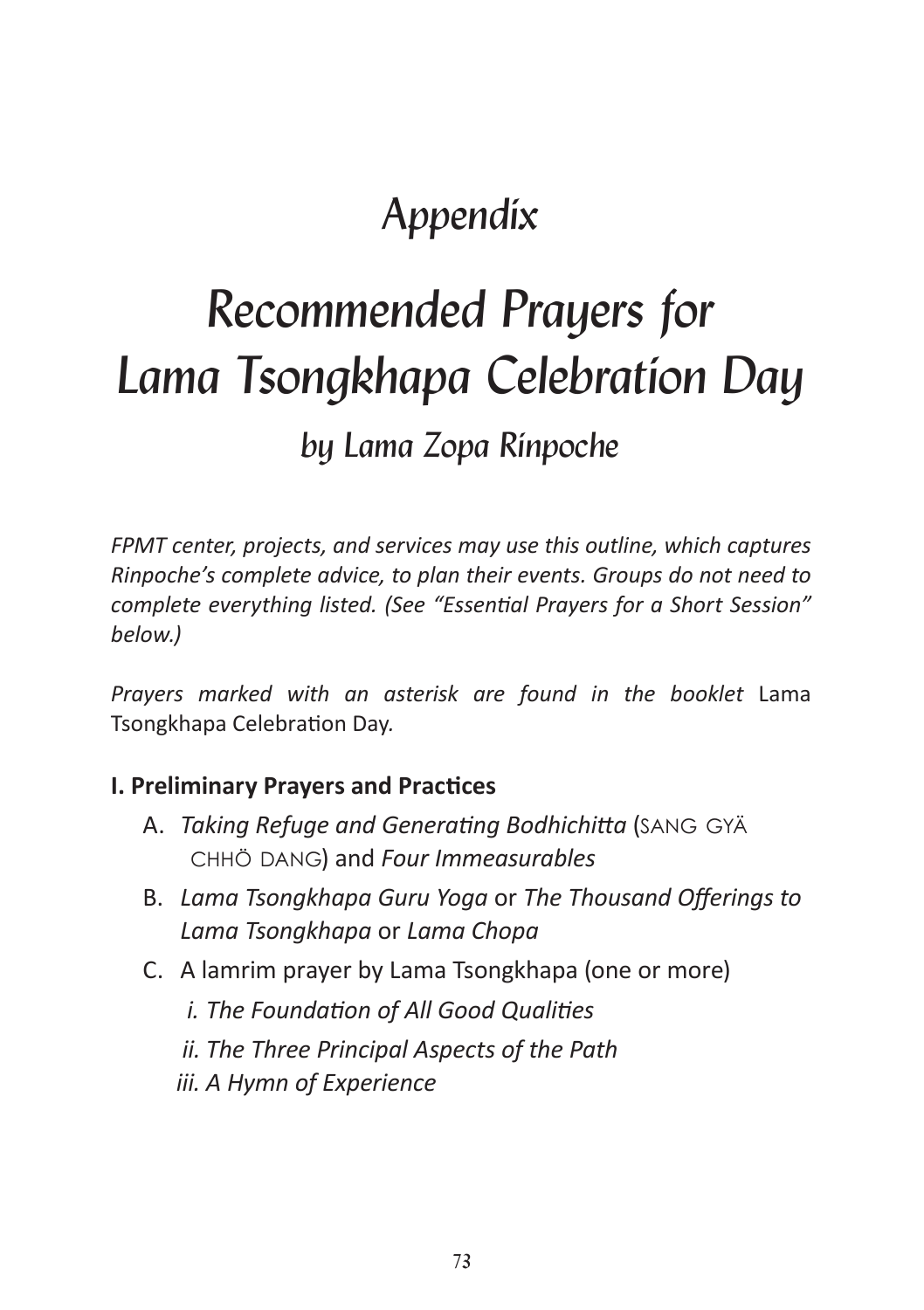#### **II. Actual Presentation**

- A. Lama Tsongkhapa's Life
	- ii. Brief Descriptions
		- \**Destiny Fulfilled*
		- \**The Glorious One of the Three Worlds*
		- \**Lama Tsongkhapa's Secret Biography*
	- iii. Extensive Descriptions
		- *Chintamani Rosary Spreading the Buddha's Teachings* (See "Considerations for *Chintamani Rosary Spreading the Buddha's Teachings*" below.)
		- *The Life and Teachings of Tsongkhapa*
- B. Specific Qualities of Lama Tsongkhapa's Teachings
	- i. \**Dependent Arising: A Praise of the Buddha*
	- ii. \**A Song of the Infallible Refuge* (See "Considerations for Phabongkha Rinpoche's Works" below.)
	- iii. \**Selections about the Distinctive Features of Lama Tsongkhapa's Teachings from Phabongkha Dechen Nyingpo's* Assorted Answers to Questions.
	- iv. \**A Prayer to Halt Error Concerning the Complete Path: The Heart Jewel of Profound Meaning* (See "Considerations for Phabongkha Rinpoche's Works" below.)

#### **III. Concluding Practices and Prayers**

A. \**The Prayer to Encounter the Teaching of the Three Realms' Dharma King, The Great Tsongkhapa: The Gift of Care and Compassionate Protection* (See "Considerations for Phabongkha Rinpoche's Works" below.)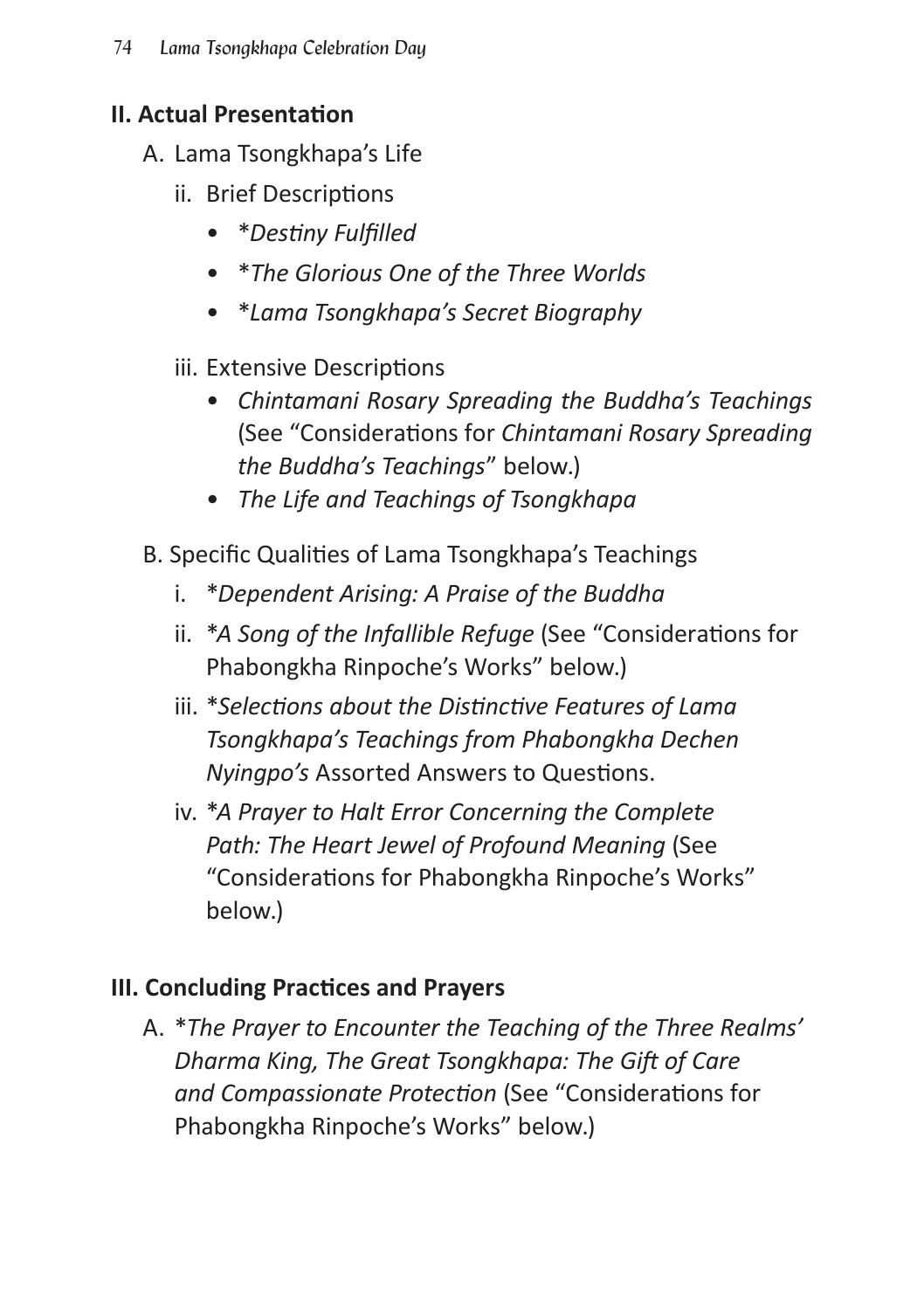- B. *Prayer for the Flourishing of Tsongkhapa's Teachings*
- C. *Final Lamrim Prayer*
- D. *A Prayer for the Beginning, Middle, and End of Practice*
- E. *Prayer to Be Reborn in the Land of Bliss*
- F. Other dedication verses and prayers

## *Essential Prayers for a Short Session*

- 1. Follow the instructions under "Preliminary Prayers and Practices"
- 2. Recite at least one prayer from "Brief Descriptions" from under "Actual Presentation"
- 3. Recite A, B, and/or C from under "Concluding Practices and Prayers"

## *Considerations for* Chintamani Rosary Spreading the Buddha's Teachings

Lama Zopa Rinpoche did intend for *Chintamani Rosary Spreading the Buddha's Teachings* to be the presentation of Lama Tsongkhapa's life. However, to use this and present the thangkas requires someone with good Dharma knowledge to spend some time reading it and preparing in advance.

## *Considerations for Phabongkha Rinpoche's Works*

Lama Zopa Rinpoche mentioned where centers have geshes or other learned teachers, it would be good to explain the *Selections about the Distinctive Features of Lama Tsongkhapa's Teachings* by Phabongkha Rinpoche—to explain both the uncommon features of Lama Tsongkhapa's teachings and these qualities as they are